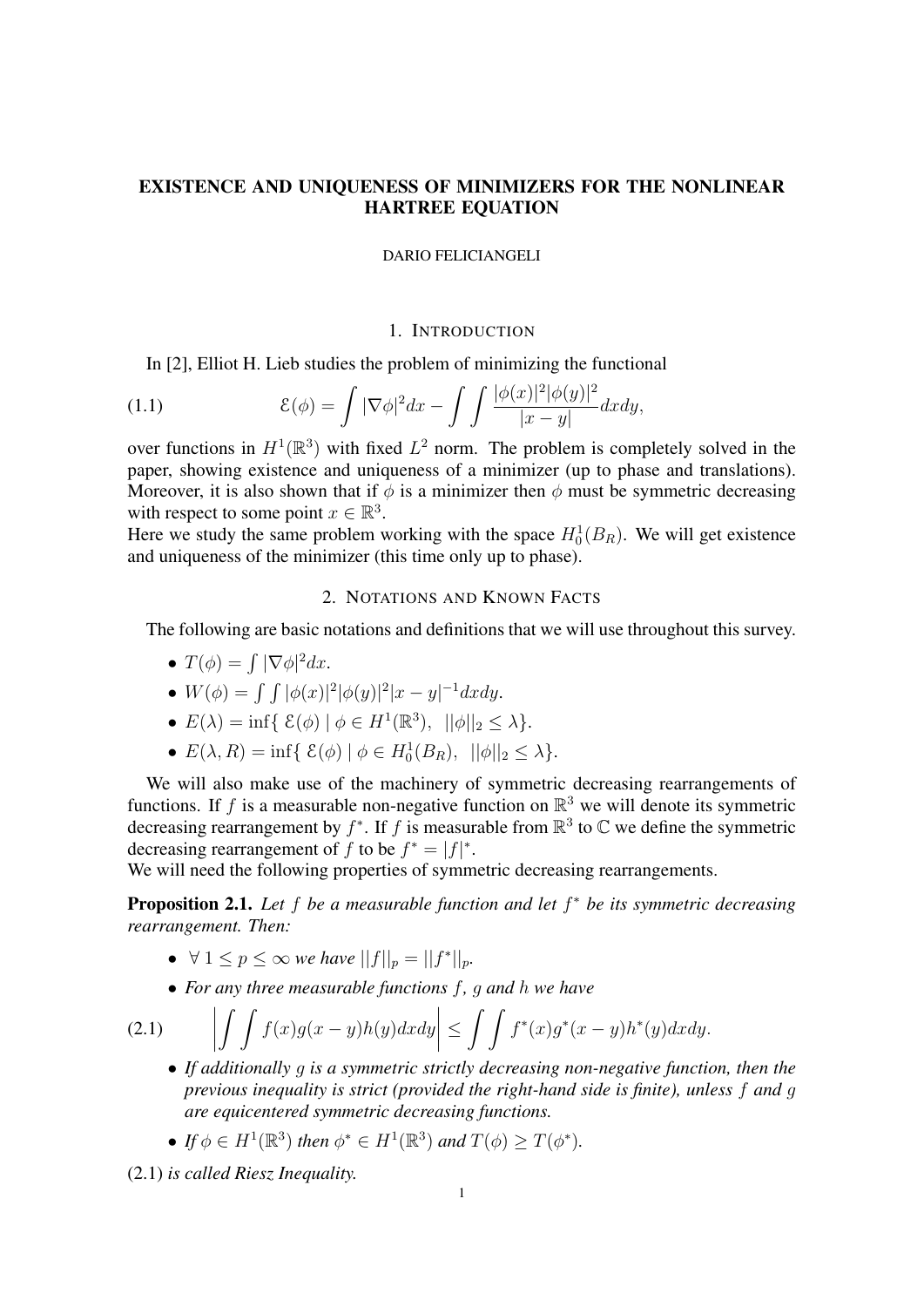#### 2 DARIO FELICIANGELI

### 3. EXISTENCE AND OTHER PRELIMINAR RESULTS

Following the approach of [2], it is easy to show that  $\mathcal{E}$  is well defined on  $H_0^1(B_R)$ for every  $R > 0$  and that  $E(\lambda, R)$  is always finite. Indeed functions in  $H_0^1(B_R)$  can be considered as a subset of  $H^1(\mathbb{R}^3)$ , by extending them to be zero outside of  $B_R$ , and thus the estimates for  $\mathcal E$  developed in [2] still hold in our case.

It is pretty easy to show  $E(\lambda)$  is always negative (the Gaussian, renormalized to have  $L^2$  norm equal to  $\lambda$ , always works in  $\mathbb{R}^3$ ). On the other hand, we claim that if  $\lambda^2 R$  is sufficiently small, then  $E(\lambda, R) > 0$ .

Indeed, first of all we can use the Sobolev embedding theorem in  $\mathbb{R}^3$  to have that, for any  $\phi \in H_0^1(B_R),$ 

(3.1) 
$$
T(\phi) = T(\tilde{\phi}) \ge K ||\tilde{\phi}||_6^2 = K ||\phi||_6^2.
$$

Where we have denoted by  $\tilde{\phi}$  the extension of  $\phi$  to the whole  $\mathbb{R}^3$ . Next we estimate W. The function  $|x|^{-1}$  can be written as

$$
|x|^{-1} = h_1^r(x) + h_2^r(x),
$$

where  $h_1^r(x) = |x|^{-1} \chi_{B_r}(x)$  and thus  $h_1^r \in L^{3/2}$  and  $h_2^r \in L^{\infty}$ . This implies that

$$
W(\phi) = \int_{B_R} \int_{B_R} |\phi(x)|^2 |\phi(y)|^2 (h_1^r(x - y) + h_2^r(x - y)) \le
$$
  
 
$$
\leq ||h_1^r||_{3/2} ||\phi||_2^2 ||\phi||_6^2 + ||h_2^r||_{\infty} ||\phi||_2^4 \chi_{[0,2R]}(r).
$$

This implies that, working under the assumption that  $||\phi||_2 = \lambda$ , we have

$$
\mathcal{E}(\phi) \ge K ||\phi||_6^2 - ||h_1||_{3/2} ||\phi||_2^2 ||\phi||_6^2 - ||h_2||_{\infty} ||\phi||_2^4 \chi_{[0,2R]}(r) \ge
$$
  
 
$$
||\phi||_6^2 (K - Cr\lambda^2) - (1/r)\lambda^4 \chi_{[0,2R]}(r).
$$

Usually, on  $\mathbb{R}^3$ , to show boundedness of  $\mathcal{E}$ , one takes r small enough so that the first term is positive and can be thrown away (otherwise one has no direct control for it), paying this choice with an increase in the absolute value of the second term. On  $B_R$  though, one has to pay on the second term only if  $r \leq 2R$ , this implies that, if  $\lambda^2 R$  is small enough, then r can be bigger then  $2R$  and one gets away without paying (and with the claim).

This fact is actually pretty relevant since it changes the "structure" of the problem. To be more precise, it's easy to see that as long as  $\mathcal{E}(\phi)$  is negative, then increasing the norm of  $\phi$  lowers  $\mathcal{E}$ . This, together with the fact that  $E(\lambda)$  is negative for any  $\lambda$  on  $\mathbb{R}^3$ , allows us to study the problem over functions with  $L^2$ -norm smaller or equal to  $\lambda$  since then the minimizers will always have norm as big as possible (namely  $\lambda$ ). On the other hand, if  $\lambda^2 R$ is too small then  $E(\lambda, R)$  is going to be zero and  $\phi \equiv 0$  is going to be a minimizer.

We highlight that, so far, is only clear that, once  $\lambda$  is fixed, for R sufficiently small then  $\epsilon$  is always positive. This tells us nothing on the behaviour for big R, in particular we are not even assured that  $\mathcal E$  is *ever* negative. Next Lemma assures us that for every  $\lambda$  there exists R such that  $E(\lambda, R) < 0$ .

**Lemma 3.1.** *For every*  $\lambda > 0$ ,  $\exists R(\lambda)$  *such that*  $E(\lambda, R(\lambda))$  *is strictly negative (of course*) *this will imply that*  $E(\lambda, R) < 0$  *for every*  $R \ge R(\lambda)$  *since, by definition,*  $E(\lambda, R)$  *is decreasing in* R*, being the infimum over nested sets).*

*Proof.* We fix  $\lambda > 0$  for the whole proof. We are trying to minimize  $\epsilon$  over functions in  $H_0^1(B_R)$  with fixed  $L^2$ -norm  $\lambda$ . The following is a simple but key observation: we claim that studying the problem on  $H_0^1(B_R)$  is the same as to try to minimize  $R^{-2}\mathcal{E}_R$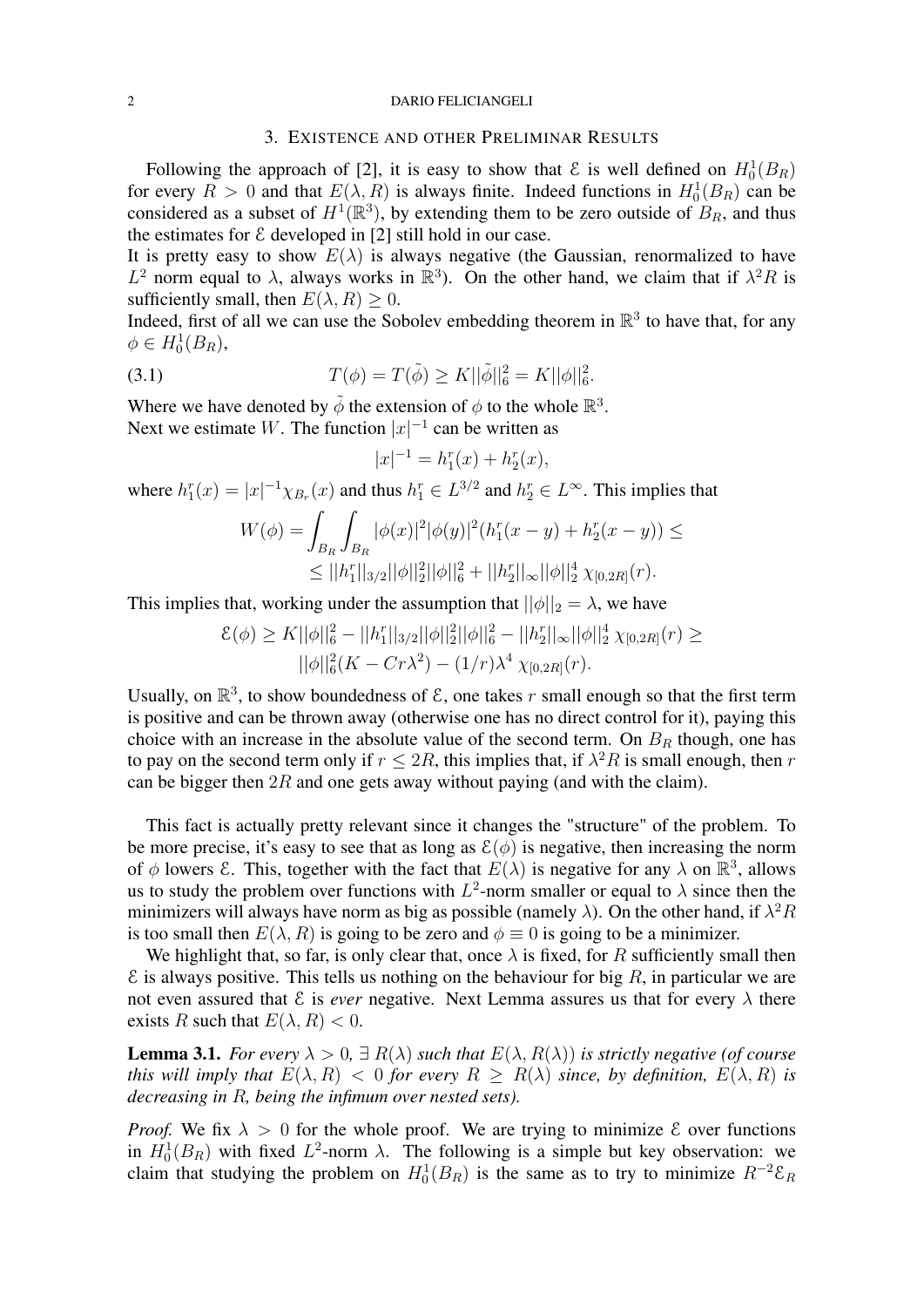over functions in  $H_0^1(B_1)$  with  $L^2$ -norm equal to  $\lambda$ . Here  $\mathcal{E}_R(\cdot) = T(\cdot) - RW(\cdot)$ . This follows easily by taking any function  $\phi$  in  $H_0^1(B_1)$  and considering  $\overline{\phi}(x) = R^{-3/2} \phi(R^{-1}x)$ . This transformation is a bijection between  $H_0^1(B_1)$  and  $H_0^1(B_R)$  and leaves the  $L^2$ -norm unchanged, moreover, we have:

$$
\mathcal{E}(\bar{\phi}) = R^{-2} \mathcal{E}_R(\phi).
$$

This proves the claim. Now we observe that  $\mathcal{E}_R(\phi) \to -\infty$ , as  $R \to \infty$ , for any  $\phi$  in  $H_0^1(B_1)$  s.t.  $W(\phi) \neq 0$  and thus, for R big enough, the infimum over functions in  $H_0^1(B_1)$ with  $L^2$ -norm equal to  $\lambda$  of  $\mathcal{E}_R$  (we define this quantity as  $E_R(\lambda, 1)$ ) must be negative. This completes the proof since the sign of  $E(\lambda, R)$  is the same of the sign of  $E_R(\lambda, 1)$ .

To summarize we have shown that for each  $\lambda$  we have that  $E(\lambda, R)$  is zero for a while and then starts decreasing. This definition of  $E(\lambda, R)$ , though, is not satisfactory for small R, since the problem becomes trivial. Thus, from now on, we will define  $E(\lambda, R)$  as before only for  $R \ge R(\lambda)$ , whereas, when the usual  $E(\lambda, R) = 0$ , we will define it to be the infimum of  $\mathcal{E}$  over functions in  $H_0^1(B_R)$  with  $L^2$ -norm *exactly* equal to  $\lambda$ .

Having understood this behaviour, we will now prove the following usefull Lemma.

**Lemma 3.2.** *Fix*  $\lambda$  *and*  $R$ *. Then*  $T(\phi)$  *is uniformly bounded if*  $\mathcal{E}(\phi)$  *is close to*  $E(\lambda, R)$ *.* 

*Proof.* We know, by the previous calculations, splitting  $T(\phi)$  in 2 parts and omitting  $\chi_{[0,2R]}(r)$ , that:

$$
\mathcal{E}(\phi) \ge T(\phi)/2 + ||\phi||_6^2 (K/2 - Cr\lambda^2) - (1/r)\lambda^4.
$$

This implies, after the appropriate choice  $r = \frac{K}{2C}$  $\frac{K}{2C\lambda^2}$ :

$$
\mathcal{E}(\phi) \ge T(\phi)/2 - (2C/K)\lambda^6.
$$

This basically complete the proof, recalling that  $\mathcal{E}(\phi)$  is close to  $E(\lambda, R)$  and thus bounded.  $\Box$ 

Now we use the nice properties of symmetric decreasing rearrangements. We observe that, by 2.1, we immediately get that, if f is any function in  $H_0^1(B_R)$ , then  $\mathcal{E}(f) \ge \mathcal{E}(f^*)$ and, moreover, the symmetric decreasing rearrangement leaves the  $L^2$ -norm unchanged. This implies that rearranging always gets us closer to finding a minimizer, or at least does no harm (this will imply that we will be able to take the minimizing sequence realizing  $E(\lambda, R)$  to be composed of symmetric decreasing functions - even when  $\lambda^2 R$  is small). To get this we have not used the strict Riesz Inequality, which implies the following stronger result.

**Lemma 3.3.** *If*  $\phi \in H_0^1(B_R)$ ,  $||\phi||_2 = \lambda$  *and*  $\mathcal{E}(\phi) = E(\lambda, R)$  *(i.e.*  $\phi$  *is a minimizer), then*  $|\phi|$  *is symmetric decreasing with respect to some*  $x \in B_R$ .

All these things are pretty straightforward to show (the reader can find more details in [2], we highlight that everything works exactly the same on  $H_0^1(B_R)$  and  $H^1(\mathbb{R}^3)$ ). We also highlight that the last result can (and will) be improved, indeed we expect the symmetry point x to be 0 and the minimizing function to be strictly positive in  $H_0^1(B_R)$  (if  $x \neq 0$  then the function has to be zero on a portion of  $B_R$ ).

Also the existence of a minimizer can actually be obtained exactly in the same way in  $H_0^1(B_R)$  and in  $H^1(\mathbb{R}^3)$ .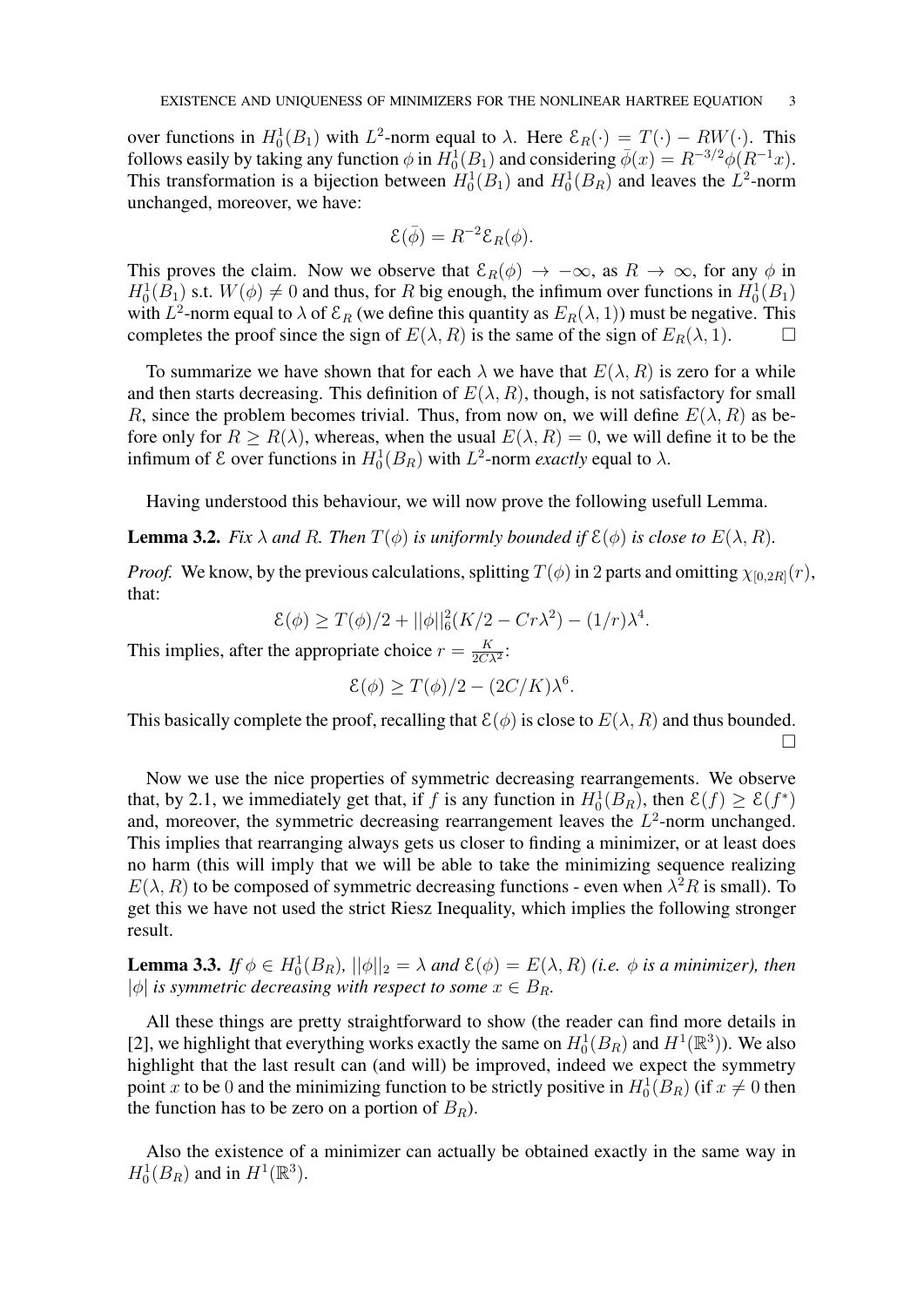**Proposition 3.4** (Existence of minimizers). *For every*  $\lambda$ , R *there exists a function*  $\phi$  *such* that  $\phi \in H_0^1(B_R)$ ,  $||\phi||_2 = \lambda$ ,  $\phi$  is symmetric decresing with respect to 0 and such that  $\mathcal{E}(\phi) = E(\lambda, R)$ .

*Proof.* We will only sketch the proof for completeness, for more details we refer to [2] since the arguments used are exactly the same. As stated above, we have the freedom of choosing a minimizing sequence to be symmetric decreasing with respect to 0. By Lemma 3.2 we also know that the  $H_0^1(B_R)$ -norm of the sequence is uniformly bounded and thus the sequence is weakly convergent, up to subsequences, to some  $\phi \in H_0^1(B_R)$ . This also implies L<sup>2</sup>-weak convergence and thus, by lower semicontinuity, we get  $\liminf T(\phi_j) \geq T(\phi)$ and  $||\phi||_2 \leq \lambda$  (we highlight that the first inequality is telling us that the limit function  $\phi$ behaves well with respect to  $T$ , whereas the second is telling us that it behaves well with respect to the  $L^2$ -norm - at least when  $\lambda^2 R$  is not too small - and thus we only need to show that  $\phi$  also behaves well with respect to W to get that it is a minimizer).

We highlight that in the following, by abuse of notation, we will write  $h(r)$  instead of  $h(|x|)$  for any spherical function h. To continue the proof, we use the fact that the sequence is composed of spherically symmetric and decreasing functions, which are also uniformly bounded in  $L^2$  and  $L^6$  norms (the latter is due to Lemma 3.2 and Sobolev embedding theorem), to retrieve that  $\phi_i(r) \leq f(r)$ , for some spherical decreasing function f with good properties (order  $|x|^{-1/2}$  near zero). Through this bound we recover pointwise convergence (here, again, the fact that the functions are all spherically decreasing is of key importance) to some function that can easily be shown to be again  $\phi$ . This finally implies the convergence of  $W(\phi_i)$  to  $W(\phi)$  (by dominated convergence with the domitation given by f), showing that  $\phi$  must be a minimizer. Finally we highlight that  $||\phi||_2 = \lambda$  (again for dominated convergence) and thus we have also shown the existence for a minimizer in the case when  $\lambda^2 R$  is small.

We conclude this section, which basically just consists of known results adapted to the case of  $H_0^1(B_R)$ . We highlight that, so far, the situation in  $H_0^1(B_R)$  and  $H^1(\mathbb{R}^3)$  appears to be basically the same. In the next section we will show uniqueness, together with some other small results, in what is the most novel and interesting part of this work: indeed, the first relevant differences between the two cases wil arise.

### 4. UNIQUENESS

We begin with some preliminary results/observations.

**Proposition 4.1** (Variational Characterization). *If*  $\phi \in H_0^1(B_R)$ ,  $||\phi||_2 = \lambda$  and  $\mathcal{E}(\phi) = E(\lambda, R)$ *then*  $\phi$  *satisfies the following (distributional) equation on*  $B_R$  *(i.e. integrated against any* function in  $C_0^{\infty}(B_R)$ ):

$$
(-\Delta + V_{\phi})\phi = e\phi.
$$

Here  $V_{\phi}(x) = -2 \int |\phi(y)|^2 |x-y|^{-1} dy$  and e is some Lagrange multiplier. Moreover, if  $\phi \in H_0^1(B_R)$ , not necessarily minimizing, satisfies (4.1) in the distributional sense on  $B_R$ , *then*  $\phi$  *is*  $C^{\infty}(B_R)$  *and thus a solution of* (4.1) *in the strong sense.* 

*Proof.* The first part is standard. We just take  $g \in C_0^{\infty}(B_R)$  and consider  $\mathcal{E}(\phi + \varepsilon g)$  and compute the derivative at  $\varepsilon = 0$ . We observe that  $e < 0$  if  $\mathcal{E}(\phi) < 0$ . Indeed, multiplying by  $\phi$  and integrating we get:

$$
e = \lambda^{-2} (\mathcal{E}(\phi) - W(\phi)).
$$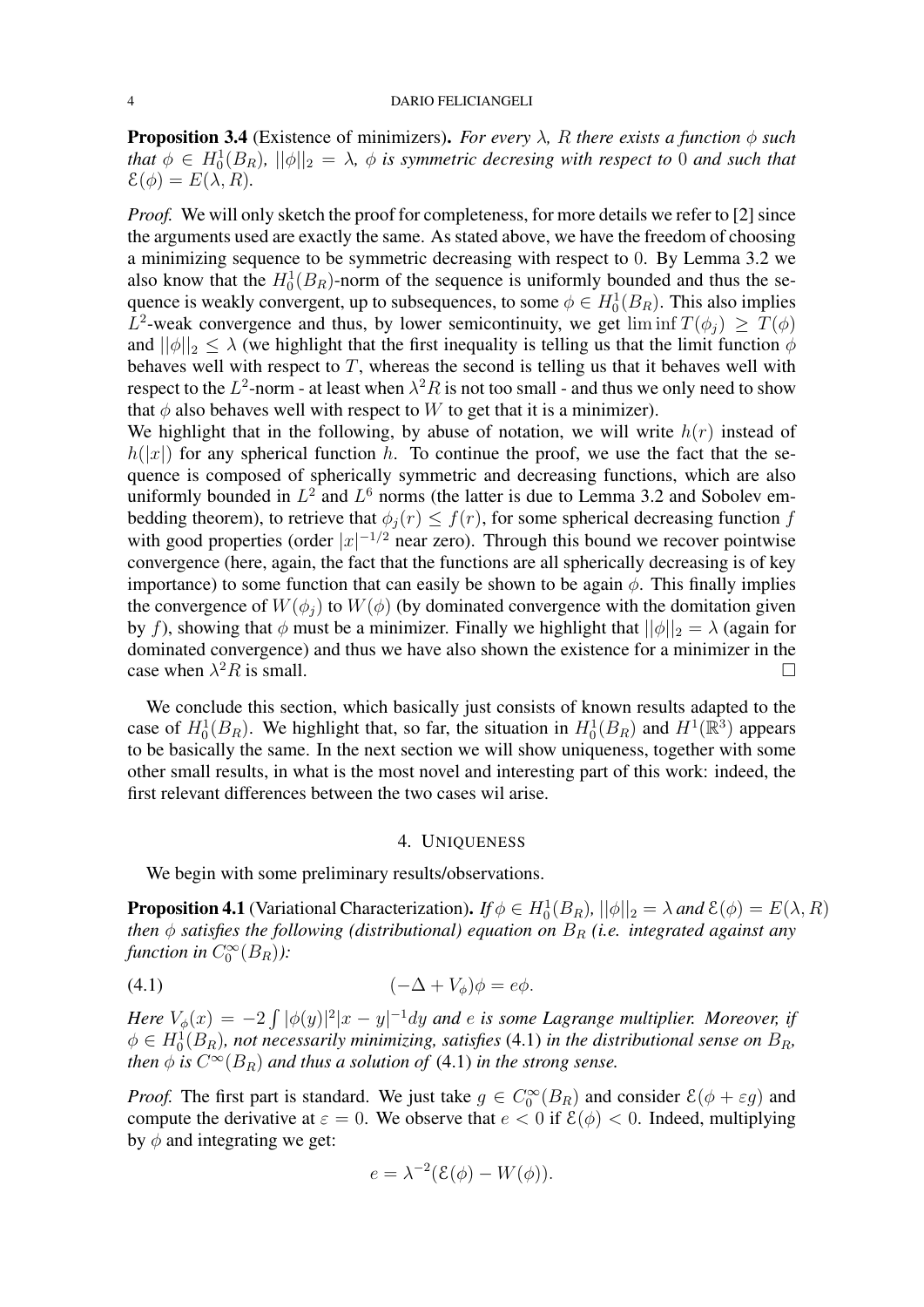Thus we immediately have that if  $\mathcal{E}(\phi) < 0$  also  $e < 0$ . For the second part we will just sketch the bootstrap argument used to derive regularity. First we observe that  $V_{\phi}$  is in  $L^{p}$ for any  $4 \le p \le \infty$  and, since it is a convolution between  $\phi$  and  $|x|^{-1}$ ,  $V_{\phi}$  will also share any smoothness that  $\phi$  has. This implies that  $\phi V_{\phi}$  will be as regular as  $\phi$  (the summability will come from the fact that  $V_{\phi}$  is in  $L^{\infty}$  and the smoothness from the fact that  $\phi$  and  $V_{\phi}$ share the same smoothness). Thus, if we suppose any regularity for  $\phi$  we then have that  $\Delta\phi$ is just as regular. If we now make use of elliptic regularity theory, the bootstrap argument is complete.  $\Box$ 

We can also get some interesting and very important (as most of the following results we rely heavily on some kind of scaling argument) "scaling" properties of the problem.

**Proposition 4.2.** Minimizing  $\mathcal{E}$  on  $H_0^1(B_R)$  under the constraint  $||\cdot||_2 = \lambda$  is the same as:

- *minimizing*  $R^{-2} \mathcal{E}_R$  *on*  $H_0^1(B_1)$  *under the constraint*  $|| \cdot ||_2 = \lambda$ *,*
- *minimizing*  $R^{-3}$  $\varepsilon$  *on*  $H_0^1(B_1)$  *under the constraint*  $||\cdot||_2 =$ √ Rλ*.*

*Proof.* Actually we already proved the first part in the proof of Lem 3.1. For the second part the idea is the same, we take any function  $\phi \in H_0^1(B_R)$  and we transform it into  $\overline{\phi}(x) := R^2 \phi(Rx) \in H_0^1(B_1)$ . This transformation is a bijection and transforms the  $L^2$ - $\varphi(x) := R^2 \varphi(Rx) \in H_0^2(B_1)$ . This transformation is a bijection and transforms the  $L^2$ -<br>norm by multypling it with a factor  $\sqrt{R}$ , moreover  $\mathcal{E}(\bar{\phi}) = R^3 \mathcal{E}(\phi)$  and this completes the proof.  $\Box$ 

The following is a very important result, since the main difference between the  $H_0^1(B_R)$ and  $H^1(\mathbb{R}^3)$  cases will be implied, i.e. uniqueness only up to phase and not up to translations.

**Proposition 4.3.** *If*  $\phi \in H_0^1(B_R)$ ,  $||\phi||_2 = \lambda$  *and*  $\mathcal{E}(\phi) = E(\lambda, R)$  *(i.e.*  $\phi$  *is a minimizer)*, *then*  $|\phi|$  *is symmetric decreasing with respect to* 0 *and is strictly positive on*  $B_R$ .

*Proof.* We already know by Lemma 3.3 that  $\phi$  must be symmetric with respect to some  $y \in B_R$ . We suppose by contradiction that  $y \neq 0$  then, since the problem is invariant for translation,  $\psi(x) := \phi(x - y)$  is symmetric decreasing with respect to 0 and is still a minimizer, moreover  $supp(\psi) \subset B_{R-|y|}$ . We want to show that this is a contradiction. We have to distinguish between the two cases  $e \ge 0$  and  $e < 0$ .

If  $e \ge 0$  we consider a function  $g \in C_0^{\infty}(B_R)$  such that  $g \equiv 1$  on  $B_{R-|y|}$ . Then, by (4.1), we have

$$
\langle (-\Delta + V_{\psi})\psi, g \rangle = \langle e\psi, g \rangle
$$
  
\n
$$
\Rightarrow \overline{\langle \psi, \Delta g \rangle} + \langle V_{\psi}\psi, g \rangle = \langle e\psi, g \rangle.
$$

Here the first term vanishes because g is constant on  $supp(\psi)$ . This is a contradiction since  $\psi \geq 0$  and  $g \equiv 1$  on  $supp(\psi)$  whereas  $V_{\psi} \leq 0$ . This implies that the term on the left is strictly negative, whereas the term on the right is nonnegative (using  $e \ge 0$ ).

If  $e < 0$  we observe that since  $supp(\psi) \subset B_R$  then (4.1) is satisfied not only against any function in  $C_0^{\infty}(B_R)$  but also for any function in  $C_0^{\infty}(\mathbb{R}^3)$ , i.e.  $\psi$  satisfies (4.1) in  $\mathbb{R}^3$ . Moreover, since  $e < 0$ , then we can invert  $(-\Delta - e)$ , getting

$$
\psi = Y_e * (\psi V_{\psi}),
$$

Where  $Y_e(x) = (4\pi|x|)^{-1} exp(-|e|^{1/2}|x|)$ . This implies that  $\psi > 0$  on  $\mathbb{R}^3$  which is of course a contradiction since  $supp(\psi) \subset \subset B_R$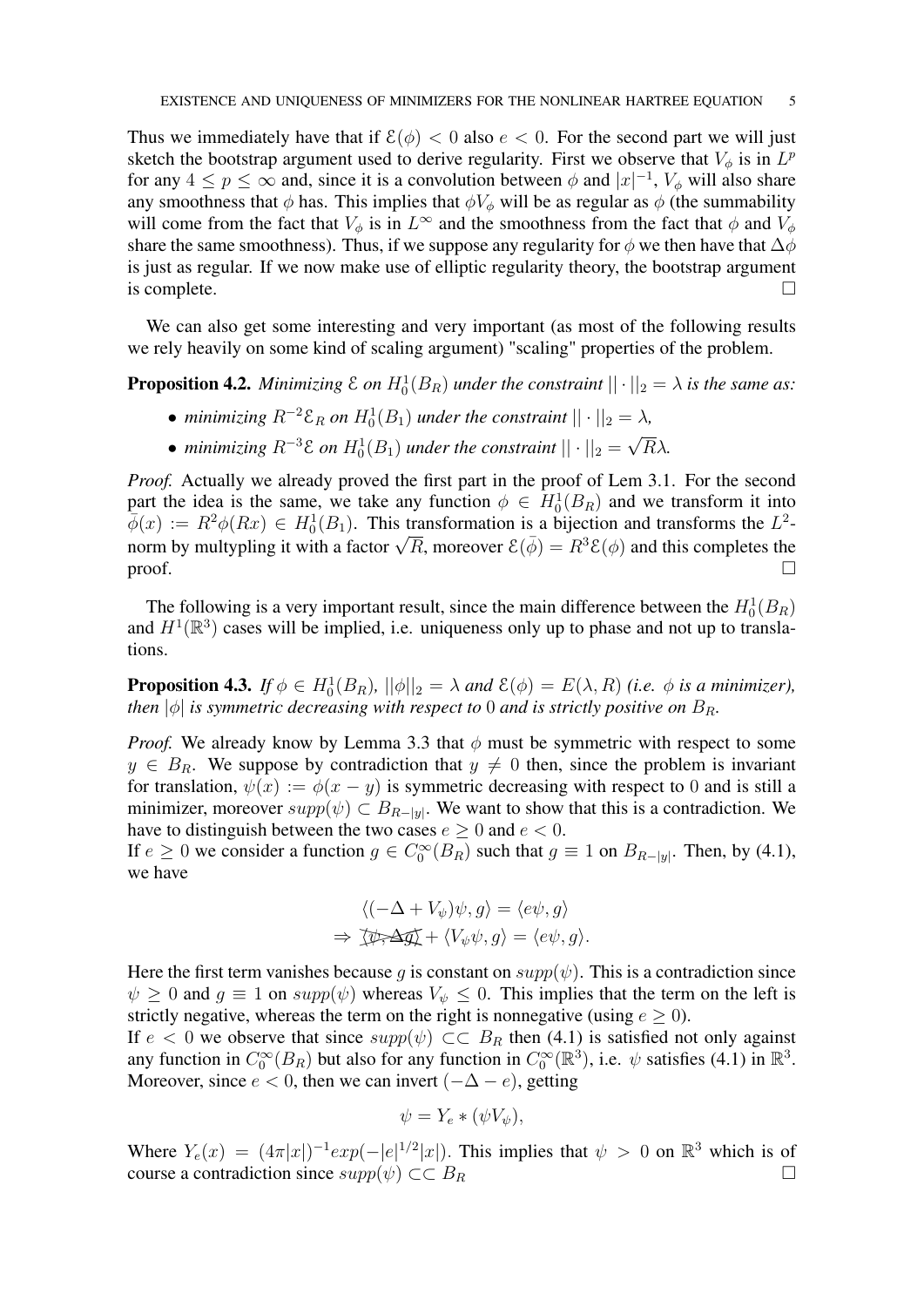#### 6 DARIO FELICIANGELI

Before actually showing uniqueness, we still need some preparation. We define

$$
I(\phi) = \int |\phi|^2 / |x| dx.
$$

For any function  $\phi \in H_0^1(B_R)$ ,  $I(\phi)$  is finite, since  $\phi \in L^2 \cap L^6$ . Moreover we can always scale  $\phi$  with the rescaling  $\phi(x) = (\lambda_1/\lambda)^4 \phi((\lambda_1/\lambda)^2 x)$  (similar to the rescaling in 4.2).  $\bar{\phi}$  will have  $L^2$ -norm equal to  $\lambda_1$ , will be supported on  $B_{R(\lambda/\lambda_1)^2}$  and will be such that  $I(\bar{\phi}) = (\lambda_1/\lambda)^4 I(\phi)$ . We highlight that, if  $\lambda_1 > \lambda$ , then we are concentranting the function and making it more peaked, whereas if  $\lambda_1 < \lambda$  then we are flattening the function and making it more distributed. Moreover, if  $\phi$  satisfies (4.1) with some  $e = e(\phi)$ , then it can be shown with some calculations that  $\bar{\phi}$  will satisfy (4.1) on  $B_{R(\lambda/\lambda_1)^2}$  with  $e(\bar{\phi}) = (\lambda_1/\lambda)^4 e(\phi).$ 

Now we write  $V_{\phi}$  in a more clever way (using the approach in [2] which applies Newton's theorem):

$$
V_{\phi}(x) = \int_0^{|x|} K(|x|, s) |\phi(s)|^2 ds - 2I(\phi) := U_{\phi}(x) - 2I(\phi).
$$

Here  $K(|x|, s) = 8\pi s^2 (s^{-1} - |x|^{-1}) \ge 0$ . Thus (4.1) can be written as:

(4.2) 
$$
(-\Delta + U_{\phi})\phi = [e(\phi) + 2I(\phi)]\phi.
$$

We define  $\nu(\phi) := [e(\phi) + 2I(\phi)]$ . Of course we can do the same for  $\overline{\phi}$ , getting the same equation with  $\nu(\vec{\phi}) = (\lambda_1/\lambda)^4 \nu(\phi)$ . We also highlight that by multypling by  $\phi$  and integrating we get that  $\nu(\phi)$  is always positive, since  $U_{\phi}(x) \geq 0$ .

Finally we observe that if  $\phi$  is radial decreasing with respect to the origin then so is  $\bar{\phi}$  and moreover  $(4.2)$  can be written in the form:

(4.3) 
$$
\left[ -\frac{d^2}{dr^2} - \frac{2}{r}\frac{d}{dr} + U_{\phi}(r) \right] \phi(r) = \nu(\phi)\phi(r), \quad r \ge 0.
$$

We are now ready to show our main result.

Theorem 4.4 (Uniqueness up to phase). *For any* λ*,* R *there exists a unique positive function*  $\phi$  minimizing  $\mathcal{E}(\cdot)$  over functions in  $H^1_0(B_R)$  with fixed  $L^2$ -norm equal to  $\lambda$ .

*Proof.* As we have already shown, any positive minimizer must be symmetric decreasing with respect to the origin. The proof will be split in two parts. In the first part we will show that, fixed  $\lambda$  and R, any minimizer has to solve the equation in the form (4.3) with the same eigenvalue. In the second part we will then show uniqueness of solutions for that equation (once the eigenvalue is fixed).

(1) We suppose by contradiction that there exist  $\phi_1$  and  $\phi_2$ , both minimizers of the problem with parameters  $\lambda$  and R, such that  $\nu(\phi_1) \neq \nu(\phi_2)$ . Without loss of generality we assume  $\nu(\phi_1) > \nu(\phi_2)$ . We then rescale  $\phi_2$  to increase its eigenvalue and make it equal to  $\nu(\phi_1)$ . By previous observations, we then need to consider a rescaling  $\bar{\phi}_2$  of  $\phi_2$  with increased  $L^2$ -norm, supported on a smaller ball (of radius  $R^* < R$ ) and more peaked. Now, both  $\bar{\phi}_2$ and  $\phi_1$  satisfy the equation:

(4.4) 
$$
-v''(r) - \frac{2}{r}v'(r) + U_v(r)v(r) = \nu(\phi_1)v(r), \quad r \in [0, R^*].
$$

We want to show that this is a contradiction and we will do this mainly following the approach in [1]. By standard fixed point arguments, we deduce that equation (4.4) has a unique local  $C^2$  solution for given initial data  $v(0)$ ,  $v'(0)$  and the solution exists up to some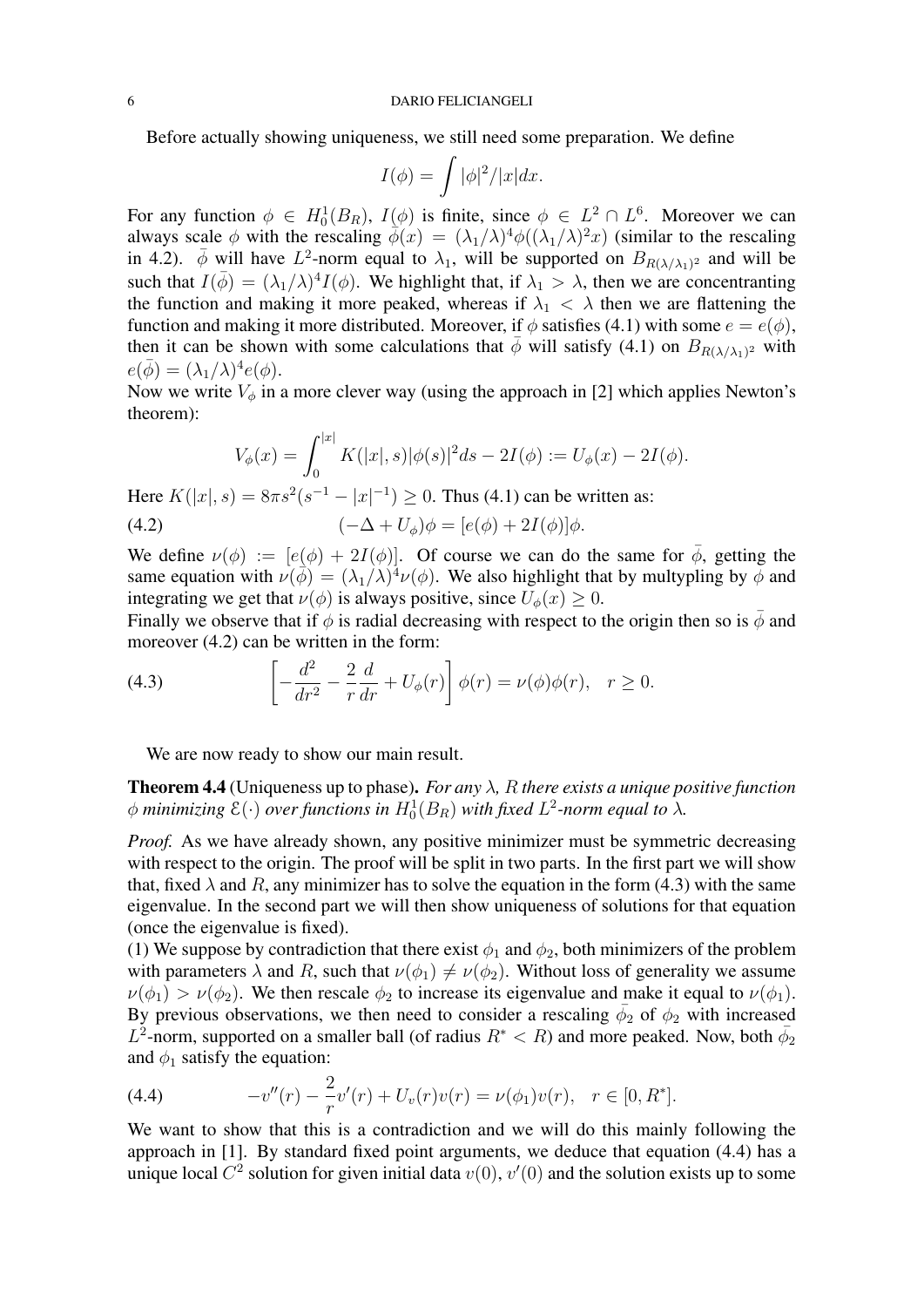maximal radius  $\bar{R} \geq R^*$ . We first observe that since both functions are radially decreasing (and smooth) then we will have that  $\phi'_1(0) = \bar{\phi}_2$  $(0) = 0$ . If now  $\phi_1(0) = \bar{\phi_2}(0)$  then we get a contradiction since  $\bar{\phi}_2(r) \to 0$  as  $r \to R^*$ , whereas  $\phi_1(r) > 0$  for all  $r < R$ , by Proposition 4.3. Now we claim that the two functions can not intersect even in  $[0, R^*).$ Suppose  $\bar{\phi}_2(0) > \phi_1(0)$  then by elementary calculations and using the equation we get the following "Wronskian-type" identity:

(4.5) 
$$
r^{2}[\phi_{1}(r)\bar{\phi_{2}}'(r) - \phi_{1}'(r)\bar{\phi_{2}}(r)] = \int_{0}^{r} s^{2}\phi_{1}(s)\bar{\phi_{2}}(s)(U_{\bar{\phi_{2}}}(s) - U_{\phi_{1}}(s))ds.
$$

By continuity  $\bar{\phi}_2(r) > \phi_1(r)$  at least for small r. If we suppose that the two functions first intersect in  $\hat{r}$  then we have a contradiction evaluating (4.5) at  $\hat{r}$  since the left-hand side must be negative, whereas the right-hand side must be strictly positive at  $\hat{r}$  (since  $U_{\bar{\phi_2}}(r) - U_{\phi_1}(r) > 0$  for any  $r \in (0, \hat{r})$ ). If instead  $\bar{\phi_2}(0) < \phi_1(0)$  we will get a simi-Lar contradiction with reversed signs. Thus the claim is proved. Now we have that either  $\phi_1 > \bar{\phi}_2$  or  $\phi_1 < \bar{\phi}_2$  in  $(0, R^*)$ , but in both cases we get a contradiction. Indeed, the first case is not possible since  $||\phi_1||_{L^2(B_{R^*})} < ||\phi_1||_{L^2(B_R)} < ||\bar{\phi_2}||_{L^2(B_{R^*})}$ , whereas the second case is not possible since, as said before,  $\phi_2(r) \to 0$  as  $r \to R^*$ , whereas  $\phi_1(r) > 0$  for all  $r < R$ . This proves (1).

(2) Now (1) is proved and thus  $\phi_1$  and  $\phi_2$  both satisfy the equation

(4.6) 
$$
-v''(r) - \frac{2}{r}v'(r) + U_v(r)v(r) = \nu v(r), \quad r \in [0, R).
$$

We can suppose, without loss of generality that  $\nu = 1$  (if not we just rescale the functions). By using the same arguments as in part (1) we easily get that one of the two functions is strictly bigger than the other in  $[0, R)$ , which is a contradiction since they have the same  $L^2$ -norm. The proof of the theorem is complete.

### 5. CONVERGENCE RESULTS

So far we have shown that, for any  $\lambda$  and any R, there exists a unique positive minimizer of  $\mathcal E$  over functions in  $H_0^1(B_R)$  with  $L^2$ -norm equal to  $\lambda$ . We fix  $\lambda$  and we consider  $\phi_R$  to be the sequence of said minimizers. Each one of these minimizer satisfies the equation:

$$
(-\Delta + U_{\phi_R})\phi_R = \nu(R)\phi_R,
$$

on  $H_0^1(B_R)$ . On the other hand, as shown in [2], there exists a unique positive  $\Phi$ , symmetric decreasing with respect to the origin, which minimizes  $\mathcal E$  over functions in  $H^1(\mathbb R^3)$  with  $L^2$ -norm equal to  $\lambda$ . This  $\Phi$  satisfies the equation:

$$
(-\Delta + U_{\Phi})\Phi = \mathcal{V}\phi.
$$

In this section we will show that  $\nu(R) \to V$ ,  $\phi_R \to \Phi$  (both in  $L^2(\mathbb{R}^3)$  and  $H^1(\mathbb{R}^3)$  norms, as well as pointwise) and finally we will also get that  $E(\lambda, R) \to E(\lambda)$ . We begin with a preliminary result.

## **Lemma 5.1.** *The sequence*  $\nu(R)$  *is strictly decreasing and*  $\nu(R) \geq \nu$  *for any R.*

*Proof.* Let  $R_1 < R_2 < \infty$  and let  $\phi_1$ ,  $\phi_2$  be the minimizers on  $H_0^1(B_{R_1})$  and  $H_0^1(B_{R_2})$ . First of all we observe that  $\nu_1 := \nu(R_1) \neq \nu_2 := \nu(R_2)$  because this would lead to a contradiction using the same arguments used in the previous section, the fact that  $||\phi_1|| = ||\phi_2|| = \lambda$ and the fact that  $supp(\phi_1) = B_{R_1} \subset supp(\phi_2) = B_{R_2}$ . If, by contradiction with the thesis, we have  $\nu_2 > \nu_1$  we then consider  $\phi_2$ , obtained from  $\phi_2$  by rescaling and such that  $\nu(\bar{\phi}_2) = \nu_1$ . Since, as highlighted before,  $\nu$  is always positive and since we know how  $\nu$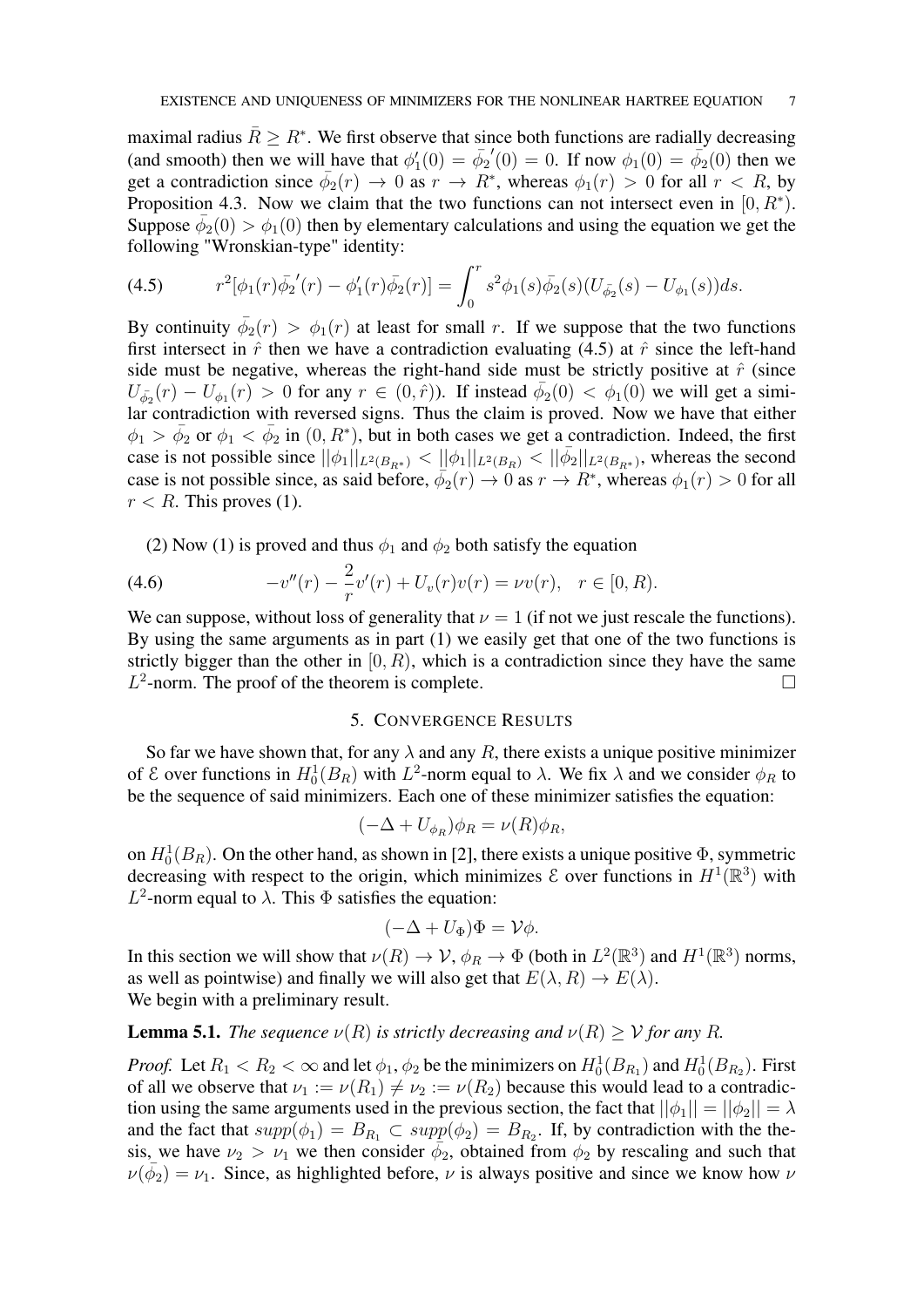#### 8 DARIO FELICIANGELI

scales when rescaling functions, we also have that  $\bar{\phi_2}$  is obtained by flattening  $\phi_2$  and making its support bigger. This latter fact implies a contradiction because, using the usual arguments, we know that either  $\bar{\phi}_2 = \phi_1$  or one of the two functions is strictly bigger than the other and none of these options make sense since  $supp(\phi_1) = B_{R_1} \subset supp(\phi_2) \subset supp(\bar{\phi_2})$ and  $||\bar{\phi_2}||_2 < \lambda = ||\phi_1||_2$ . This implies that we necessarily have  $\nu_1 > \nu_2$  as required. It is worth mentioning that in this case, with a similar argument as above, we do not reach a contradiction since this time we would need to concentrate  $\phi_2$  increasing its  $L^2$ -norm and what can happen (and must happen) is that doing so  $\bar{\phi}_2 > \phi_1$ . Finally we observe that we can apply exactly the same proof if  $R_2 = \infty$ , thus getting that  $\nu(R) \geq \mathcal{V}$ .

We are now ready to show the convergence of  $\phi_R$ .

**Theorem 5.2.** The sequence  $\phi_R$  converges to  $\Phi$  in  $L^2(\mathbb{R}^3)$  and  $H^1(\mathbb{R}^3)$  and we also have *pointwise convergence.*

*Proof.* First of all we observe that the  $\{\phi_R\}$  is bounded  $H^1(\mathbb{R}^3)$ -norm since  $||\phi_R|| = \lambda$ and, by Lemma 3.2,  $T(\phi) \le 2(E(\lambda, R) + 2C/K\lambda^6) \le K_1\lambda^6$  (at least for R big enough to have  $E(\lambda, R) < 0$  and we know that for any  $\lambda$  such R exists by Lemma 3.1). This implies that, up to taking a subsequence,  $\phi_R$  converges weakly in  $L^2(\mathbb{R}^3)$  and in  $H^1(\mathbb{R}^3)$  to some  $\phi_{\infty}$  (thus  $||\phi_{\infty}||_2 \leq \lambda$ ). Moreover (using the uniform bound on the  $L^2$  and  $L^6$  norm), we can find a radial decreasing function f, of order  $r^{-3/2}$  as  $r \to \infty$  and of order  $r^{-1/2}$  as  $r \to 0$ , such that  $\phi_R \leq f$  for any R. Using the arguments from [2] already cited in the proof of the existence of minimizers, we can then recover pointwise convergence, still up to taking subsequences, of  $\phi_R$  to  $\phi_\infty$ . In particular this implies that  $\phi_\infty$  is radial decreasing and nonnegative. We now make use of the previous Proposition 5.1, to have that  $\nu(R)$ converges to some  $\nu(\infty) > \mathcal{V}$  by monotonicity. This implies, using weak convergence and dominated convergence (with the domination given by f) that  $\phi_{\infty}$  must satisfy, at least in a weak sense:

$$
(-\Delta + U_{\phi_{\infty}})\phi_{\infty} = \nu(\infty)\phi_{\infty}.
$$

If  $\nu(\infty) > \mathcal{V}$  then, by the usual argument, we consider a rescaling which satisfies the equation with eigenvalue V. This rescaled function will be obtained by flattening  $\phi_{\infty}$  and reducing its  $L^2$ -norm and, by uniqueness, will then be equal to  $\Phi$ . This implies  $||\phi_{\infty}||_2 > \lambda$ , which is a contradiction since we already know that by weak convergence  $||\phi_{\infty}||_2 \leq \lambda$ . Then it must be that  $\nu(\infty) = V$  and thus, by uniqueness,  $\phi_{\infty} = \Phi$ . This also implies  $||\phi_{\infty}||_2 = \lambda$  which, together with the weak convergence, implies strong convergence in  $L^2$ . Now we consider  $I(\phi_R) = \int |\phi_R(x)|^2 / |x| dx$  and we observe that, by dominated convergence,  $I(\phi_R) \to I(\phi_\infty)$ . On the other hand, we recall that  $\nu(\phi) = e(\phi) + 2I(\phi)$  and we have shown convergence of  $\nu(\phi_R)$  and of  $I(\phi_R)$  which together then imply  $e(\phi_R) \to e(\Phi)$ . To conclude we observe that  $e(\phi_R) = \frac{1}{\lambda^2} (\mathcal{E}(\phi_R) - W(\phi_R)) = \frac{1}{\lambda^2} (T(\phi_R) - 2W(\phi_R))$ . Since we have also  $W(\phi_R) \to W(\Phi)$  by dominated convergence we can deduce  $T(\phi_R) \to T(\Phi)$ which implies  $||\phi_R||_{H^1(\mathbb{R}^3)} \to ||\Phi||_{H^1(\mathbb{R}^3)}$ , which, together with  $H^1(\mathbb{R}^3)$ -weak convergence, implies  $H^1(\mathbb{R}^3)$  strong convergence and completes the proof. We highlight that we have shown convergence up to subsequences, but, by the uniqueness of the limit point, this also implies convergence for the whole sequence.

## **Corollary 5.3.** As a corollary, we can also show  $E(\lambda, R) \to E(\lambda)$

*Proof.* We just observe that  $E(\lambda, R) = \mathcal{E}(\phi_R) = T(\phi_R) - W(\phi_R)$  and by what has been shown we have immediately that  $\mathcal{E}(\phi_R) \to \mathcal{E}(\Phi) = E(\lambda)$ .